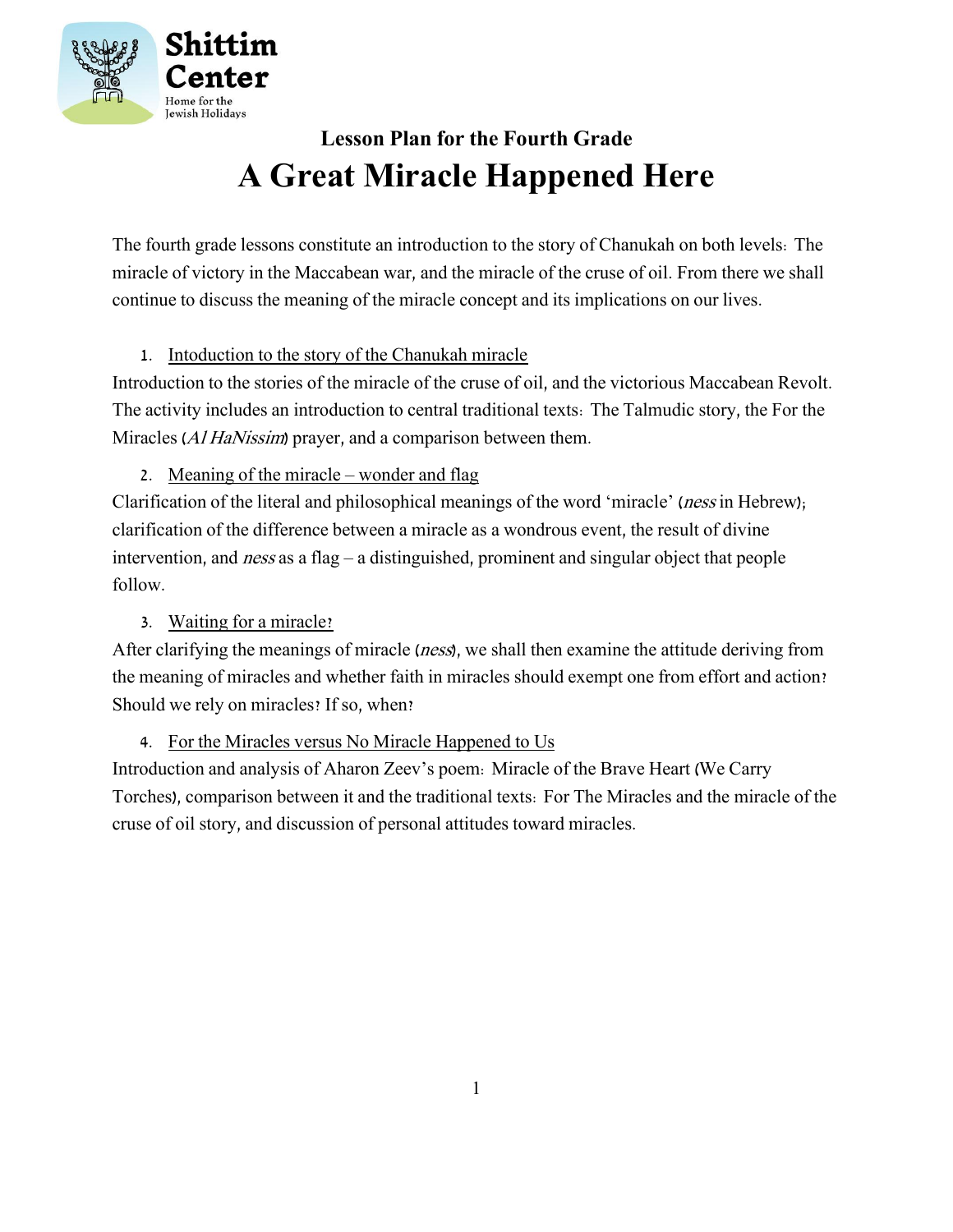

# **Story of the Chanukah miracle**

- 1. Preface reminder of the Chanukah story (may use the adapted story by Malka Haas)
	- a. What do we celebrate on Chanukah?
	- b. Why is Chanukah eight days long?
	- c. Where does the cruse of oil story appear? Where do we know it from?
- 2. The cruse of oil story in the Talmud

a. A brief explanation on the Talmud (when and where it was written, how it is arranged, According to topics, according to the Mishnah)

- b. Reading the text and explanation of difficult terms.
- c. What is the miracle? What did they do in wake of the miracle? How is it commemorated?

d. According to the story, what is the main idea of Chanukah? In your opinion, why was it important to include this story?

- 3. Miracle of the war For The Miracles prayer
	- a. Reading the prayer and explanation of difficult terms.

b. Who are the characters in the prayer? Who is the active character? Which character did the most? (May mark actions)

- c. How is God described in the prayer? (Merciful, fought, judged, avenged)
- d. How are the People of Israel and the Greeks described? Who are the heroes, and who are the weak ones? Many and few? Pure and impure? Evil and righteous? (May mark opposites)
- e. Why are the Jews/Maccabees described as weak, few, pure, and righteous? What message is the prayer trying to convey?
- f. What miracle is the prayer referring to?
- g. How do the Talmudic story and the prayer differ? How are they similar?

### **Babylonian Talmud, Shabbath 21 b**

What is Chanukah? What is [the reason of] Chanukah? For our Rabbis taught: On the twenty-fifth of Kislev [commence] the days of Hanukkah ...for when the Greeks entered the Temple, they defiled all the oils therein, and when the Hasmonean dynasty prevailed against and defeated them, they made search and found only one cruse of oil which lay with the seal of the High Priest but which contained sufficient for one day's lighting only; yet a miracle was wrought therein and they lit [the lamp] therewith for eight days. The following year these [days] were appointed a Festival with [the recital of] Hallel and thanksgiving.

### **Thank You for the Miracles**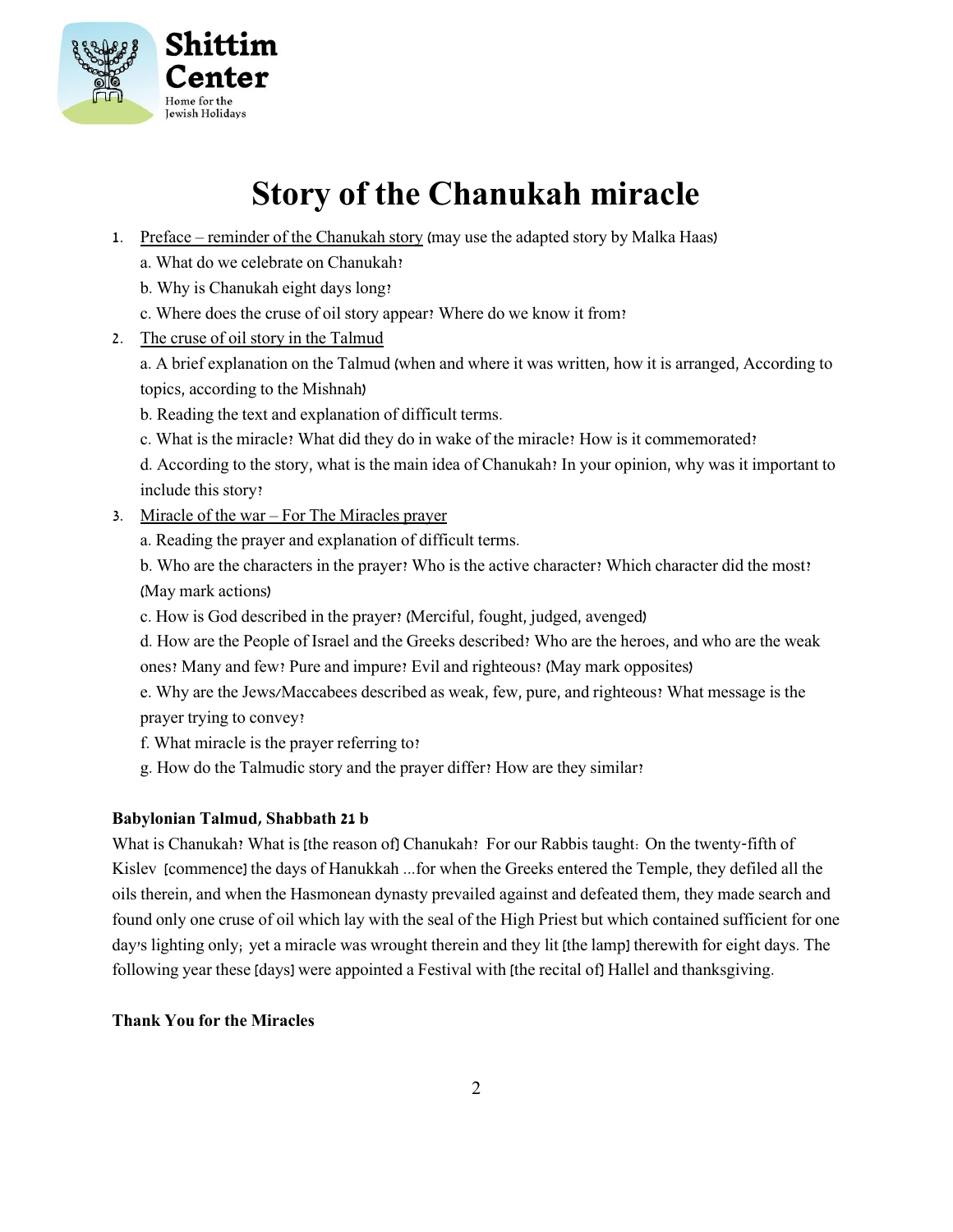

"And for the miracles, for the redemption, for the mighty deeds, for the saving acts, and for the wonders which You have wrought for our ancestors in those days, at this time.

In the days of Matityahu, the son of Yochanan the High Priest, the Hasmonean and his sons, when the wicked Hellenic government rose up against Your people Israel to make them forget Your Torah and violate the decrees of Your will.

But You, in Your abounding mercies, stood by them in the time of their distress. You waged their battles, defended their rights, and avenged the wrong done to them. You delivered the mighty into the hands of the weak, the many into the hands of the few, the impure into the hands of the pure, the wicked into the hands of the righteous, and the wanton sinners into the hands of those who occupy themselves with Your Torah. You made a great and holy name for Yourself in Your world, and effected a great deliverance and redemption for Your people Israel to this very day.

Then Your children entered the shrine of Your House, cleansed Your Temple, purified Your Sanctuary, cleansed Your Temple, purified Your Sanctuary, kindled lights in Your holy courtyards, and instituted these eight days of Chanukah to give thanks and praise to Your great Name."

The Talmud (also known by its Aramaic name: Gemara) is a a rabbinical commentary on the Mishnah, developed and disseminated during the Amoraic era, refers to the Jewish scholars of the period following the codification of the Mishnah (early third century). This scholarly work was written mainly as an interpretation of the works of the *tannaim*, writers of the Mishnah and *beraitot*. This scholarship developed simultaneously in Babylon and the Land of Israel, which led to the writing of two Talmuds: The Babylonian (Bavli) Talmud and the Jerusalem (Yerushalmi) Talmud (in short: The Bavli and the Yerushalmi). The Babylonian is more popular than the Jerusalem, and Halachic scholars of the generations following the writing of the Talmud accepted the Babylonian Talmud as the basis for ruling Jewish law (Halacha)

in practice.

At present, the Babylonian Talmud has become (together with the Mishnah) the most important book of Jewish law, and is the most studied book in Yeshivas and among the learned. More works were written on the Babylonian Talmud than on any other book, thus making it the most quoted book in the world of Halacha. The Jerusalem Talmud is much less studied, and few are well-versed in its style. It serves mainly for theoretical study, and less for halachic ruling.

Both Talmuds are collections of laws (halachot) according to unarranged subjects; rather, summaries of beit midrash discussions. It is obvious that they were arranged associatively, following the train of thought of the debaters, and the dynamic of the discussion. In addition, there are sharp transitions from halachic issues to Agada [stories, legends]. Due to this lack of organization, it takes considerable effort to master a Talmudic problem.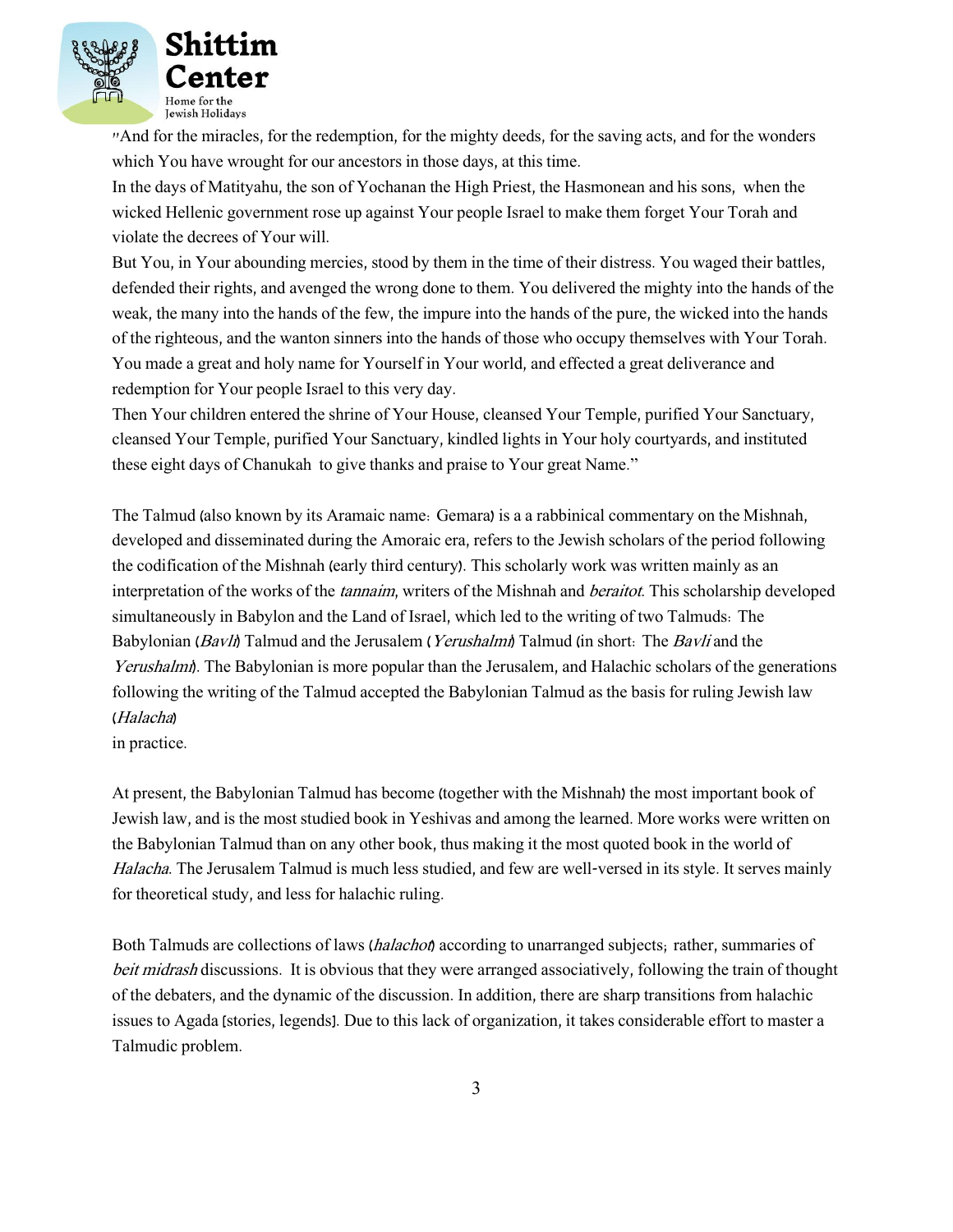

# **Meanings of 'miracle' – wonder and flag**

- 1. Associations for the word miracle.
- 2. Definition try and define what a miracle is. What makes an incident or event a miracle?
- 3. Give examples of miracles from stories you are familiar with (Biblical stories the plagues of Egypt, the parting of th Red Sea, the burning bush, Moses extracting water from the rock, Gideon asking G-d for signs, and Eliyahu lighting the altar on the Carmel. Folk tales: Snow White's awakening kiss by the prince, Sleeping Beauty, Cinderella's carriage and clothes. From everyday life Daytime – stories of rescue from harm during the ware, on the road, etc.
- 4. Reading of the dictionary definition.
- 5. Discussion:
	- What are the two meanings of miracle (*ness*)?
	- What do the two meanings have in common, and how do they differ?
	- Refer to the stories and examples you gave; which meaning corresponds to each story?
	- Refer to the cruse of oil miracle and Thank You for the Miracles (Al Hanissim) prayer. Which meaning best suits these miracles?
- 6. Publicizing the miracle read the Talmudic section.

Explain the precept of placing Chanukah candles in the window, facing outside, in order to publicize the miracles. We shall ask: what does the mitzvah have to do with the meaning of the miracles as a wonder, and its meaning as a flag?

#### **Even Shoshan Dictionary – miracle**

- 1. Flag flying on a mast: "Raise a standard toward Zion" (Jeremiah 4:6)
- 2. Perhaps expanding the meaning of a) miraculous deed, something supernatural.

#### **Babylonian Talmud, Shabbath 21 b**

Our Rabbis taught: It is incumbent to place the Hanukkah lamp by the door of one's house on the outside. Rashi: on the outside, in order to make the miracle public; not in the public domain rather on his premises, since their houses were open to the yard.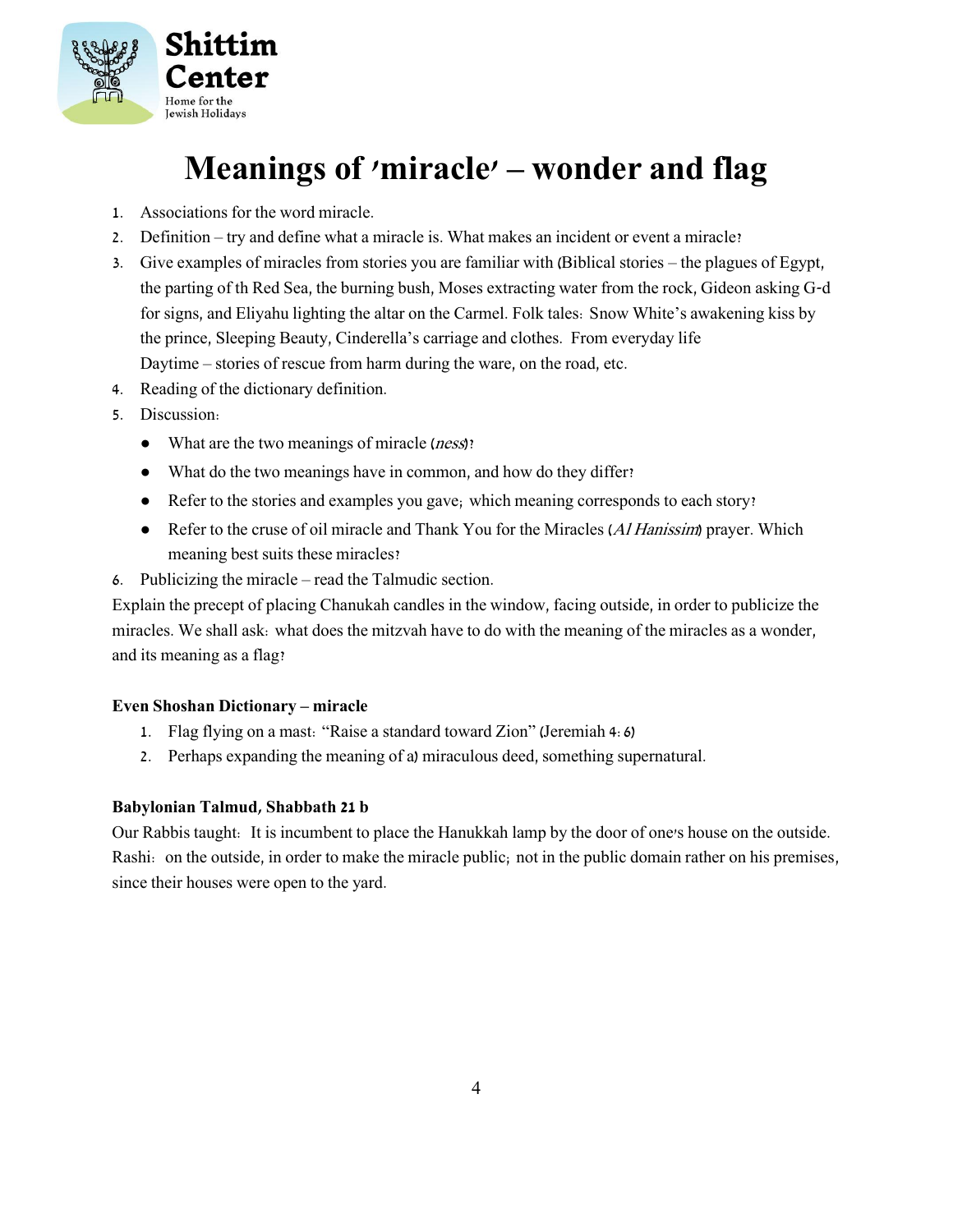

# **Waiting for a miracle!**

- 1. Reuven is waiting for a miracle; read the story until the words: "The reply came immediately".
	- 1. What do you think was G-d's response to Reuven?
	- 2. Read the end of the story.
	- 3. What do you think of Reuven's deeds? What do you think of G-d's response?
	- 4. What is the theme of the story?
- 2. The deed and the miracle, reading of the rabbi's words: "After the end of the War of Independence, one of the rabbis of Safed told Palmach commander Yigal Alon: **You should know that Safed was saved thanks to two things – actions and miracles..."**
	- 1. What could the actions and miracles have been?
	- 2. Read the rest of the section; what, in the rabbi's opinion, was the action? What in his opinion was the miracle?
	- 3. What do you think of the rabbi's interpretation? What is peculiar / strange about this interpretation? To whom do we attribute actions and to whom miracles – military men or religious men?
- 3. Reliance on miracles in everyday life

We shall present several cases:

- Tali and Roni are fourth grade students, preparing for their final exam. Tali says she will spend the whole afternoon preparing for the exam. Roni says that in any case she will not be able to study and retain it all, so there's no use in wasting the whole afternoon and getting all stressed out. She hopes that the questions will focus on material she is familiar with, and what was taught in the last lesson.
- Alon and Oren are neighbors and good friends, and go to school and return home together. Alon is very careful. He crosses the street only at the crosswalk where a safety patrol is stationed, always looks carefully before crossing, sometimes waiting several minutes until the road is absolutely clear. Oren, on the other hand, thinks that accidents happen all the time and that it's all a matter of luck; therefore, he sometimes crosses away from the crosswalk. He thinks that Alon is a bit of a chicken...

• Shir and Or are sisters, and share a room. Their parents remind them to brush their teeth each night and each morning. Shir takes care to brush her teeth thoroughly. She doesn't want to have dental problems like her older brother. Or heard her mother say that dental problems are hereditary; therefore, she thinks it doesn't really matter what she does, and isn't much of a stickler about brushing her teeth.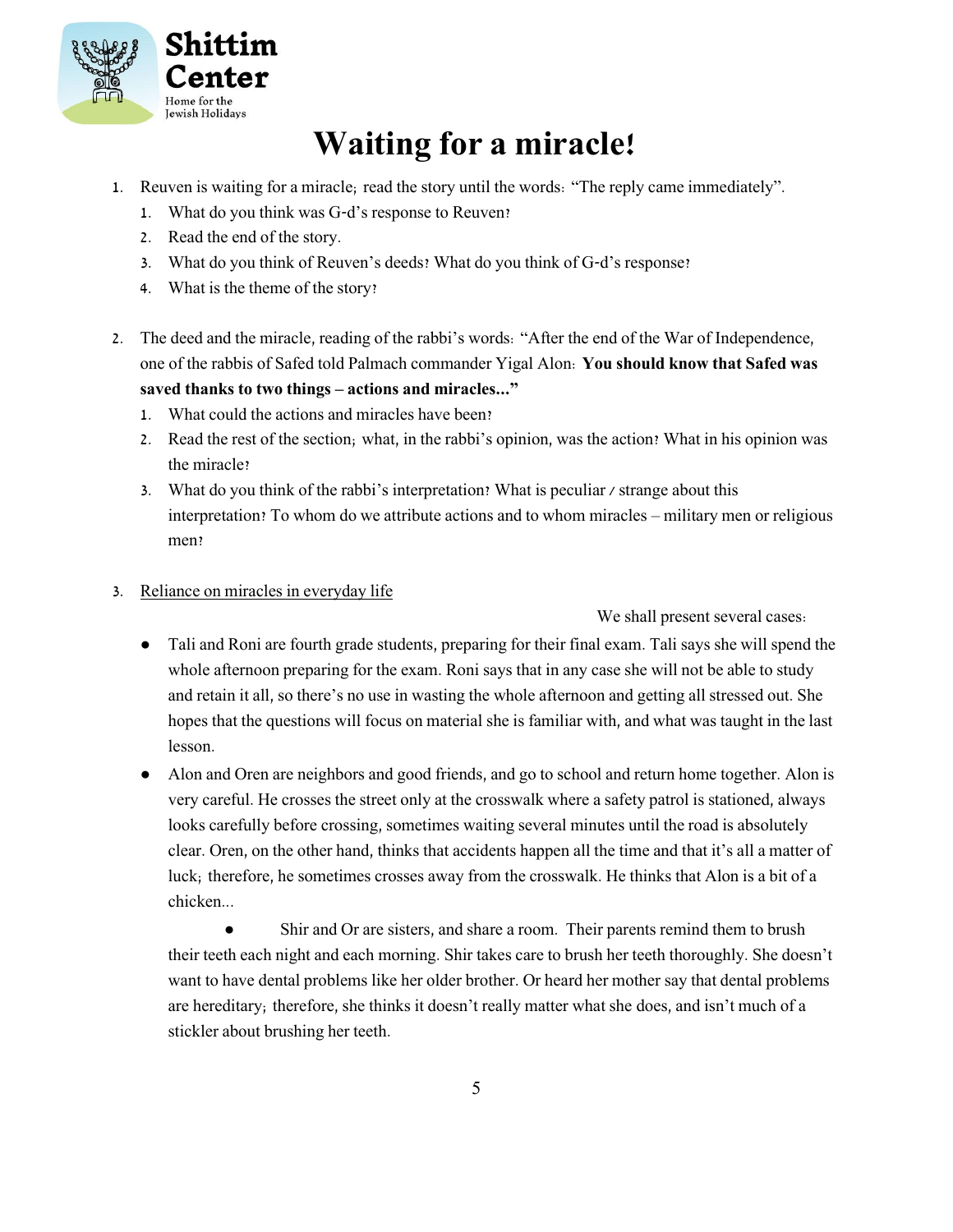



● Amnon and Tamar are a married couple, and their economic situation is not so good. Amnon fills in lottery tickets; he hopes that maybe with a miracle he'll win enough money to improve the family's ecnomic situation. Tamar opposes filling in lottery tickets. She considers it a waste of money, since the chance of winning is very small, and that in order to improve their economic situation they need to work overtime.

Guidance:

- 1. Try and check each character's attitude towards miracles.
- 2. Which character do you identify / agree with?
- 3. Does belief in miracles depend on belief in G-d? Can faith in miracles be expressed otherwise? (Belief in luck? In nature?)
- 4. Do miracles exempt us from making an effort? From trying?

**Reuven is waiting for a miracle (The Israeli Haggadah, edited by Mishael and Noam Zion)**

Reuven was a man of faith. When he heard that his city was about to be flooded, he didn't worry; he was certain that G-d would save him. When they began to evacuate the neighborhood residents, he stayed put. "Don't worry about me", he told the policemen who came to get him out. On the second day, a rescue boat arrived at the flooded city streets, and once again he turned them away: "Bless the Almighty, there is a G-d in this world and he will save me." The waters kept rising, and on the third day Reuven climbed up to the roof to keep from drowning. A military helicopter located him, and begged him to get on and save himself, but he was undeterred: "I do not need the military, I believe in the Lord, and he will perform a miracle and

rescue me." However, the flooding went on, and Reuven ultimately drowned. Red with rage, Reuven went to heaven, and immediately ran to the heavenly throne: "Oh Lord, how could you abandon me, when I put all my trust in you?'

The reply came immediately: "Reuven, three times I sent you a miracle: first the police in a car, then the rescuers in a boat, and I even sent you an army helicopter. What were you waiting for?"

### **Thanks to action and miracles – Safed in the 1948 war, Zvi Rosenberg**

After the end of the War of Independence, one of the rabbis of Safed told Palmach commander Yigal Alon: you should know that Safed was saved thanks to two things – actions and miracles."

What action was taken? When the people of Safed recited Psalms; and what was the miracle? When the Palmach company arrived on time...

If you'd like to hear a story about a real miracle, listen to the story of Safed in Israel's War of Independence. The story of Safed in the War of Independence is a wonderful story of a small group of Jews who just 19 years earlier, during the 1929 riots, waited for the soldiers of the British Mandate to save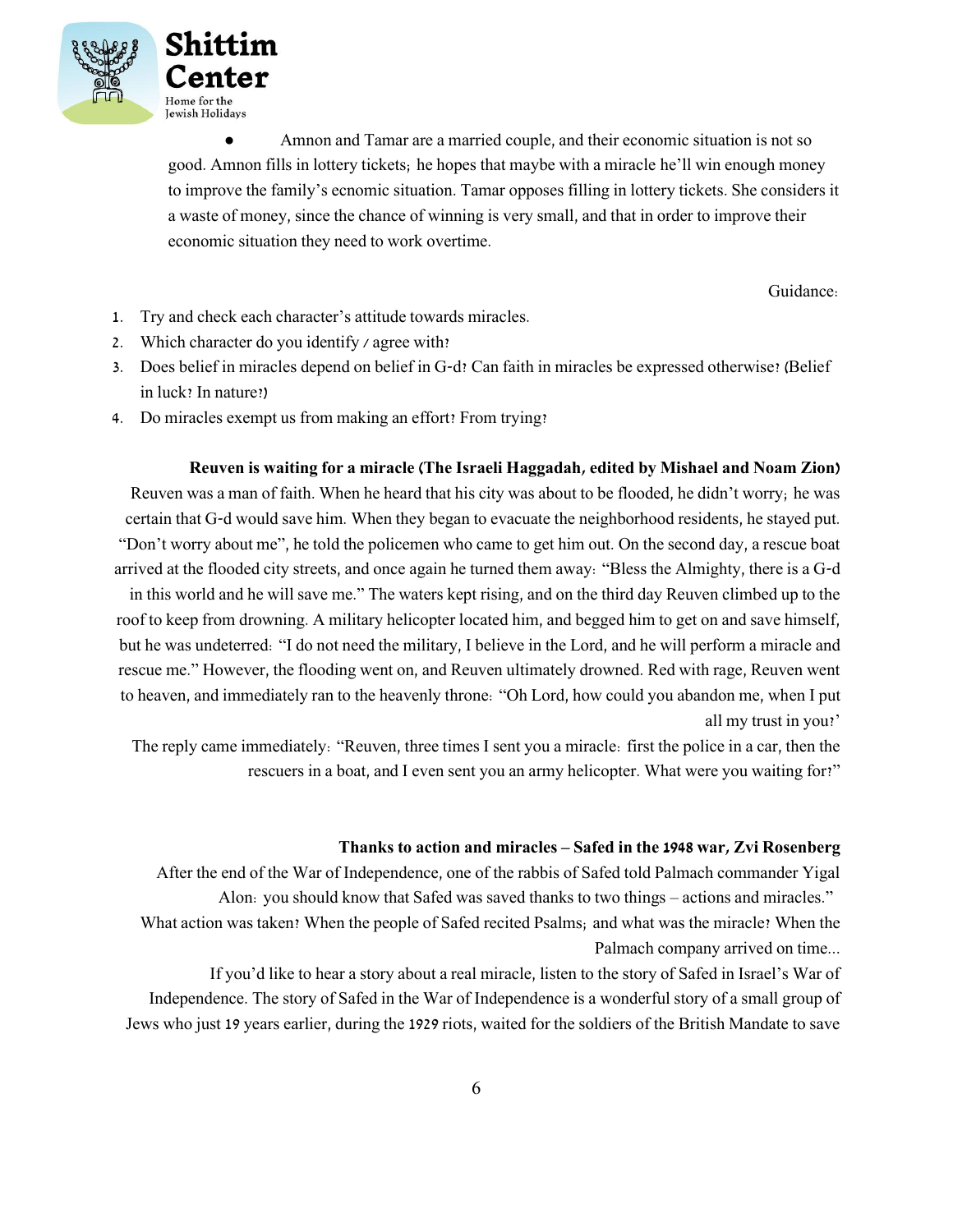

them from the wrath of Arab rioters. In 1948, they succeeded in repelling an Arab force superior in weapons, ammunition and of course many more fighters, after nearly six months of almost total siege. Actually, the War of Independence in Safed began several years before the actual fighting broke out. The people of Safed already knew that eventually there would be war, and began to prepare for it with all the meager means at their disposal. Tension between Jews and Arabs began the day after the United Nations Resolution passed on November 29, 1947 that called for the partition of Palestine. On December 13, 1947 Menachem Mizrahi, the first youth-fighter, was murdered. The main road to Safed passed through many Arab neighborhoods, so that the path was in effect blocked from the outbreak of hostilities. Only sometimes, under British protection, supply convoys could brave it through.

On April 16, 1948 the British left Safed with no prior notification, relinquishing the important key positions in command of the city. Thus began the sustained 16-hour long attack on the besieged Jewish quarter. The besieged force asked for reinforcement.

Yigal Alon, commander of the Yiftach Operation for the liberation of Safed and eastern Galilee, went up to Safed to oversee the second attack to capture the key positions in command of the city, after the failure of the first attack. On May 11, the city of Safed was liberated and all of its Arab inhabitants fled to Lebanon. To this day, the veterans soldiers of Safed remember and remind of the battles of the War of Independence in the city, and several times a year assemble and tour in the wake of the fighters, thanks to whom Jewish Safed held out and triumphed.

#### **The power of faith**

The Rabbi of Ruzhyn (may his virtue stand us in good stead) once spoke of mundane matters before prayer and told as follows: The story of a *chassid* who made a very good living by once a year traveling to a fair to buy goods, which included warm clothing to protect from the cold, and over the winter he would sell his wares and made a good living from it. One year, he went to this fair as usual, and brought back a large quantity of goods. However, when winter came no one felt any cold, and he was left with all the merchandise in his possession and without a penny in his pocket. His family cried out for bread, and there was none.

One morning before prayers, the district landowner came to buy all of the goods from him. The chassid told him: I don't make any deals before prayers. And the rabbi concluded by saying: Everyone asks, so how does the story end? And I tell them: That is the end of the story; in other words, the extent of the power of faith of a simple chassid.

#### **Daniel trusts in G-d**

Daniel, 33, married and father of four children got cancer. Daniel decided, contrary to the doctors' opinion, not to undergo chemotherapy. To his concerned family and friends he would say: "I trust in G-d." Six months later, Daniel passed away.

During the Shiva (seven days of mourning), his friends met and spoke of him.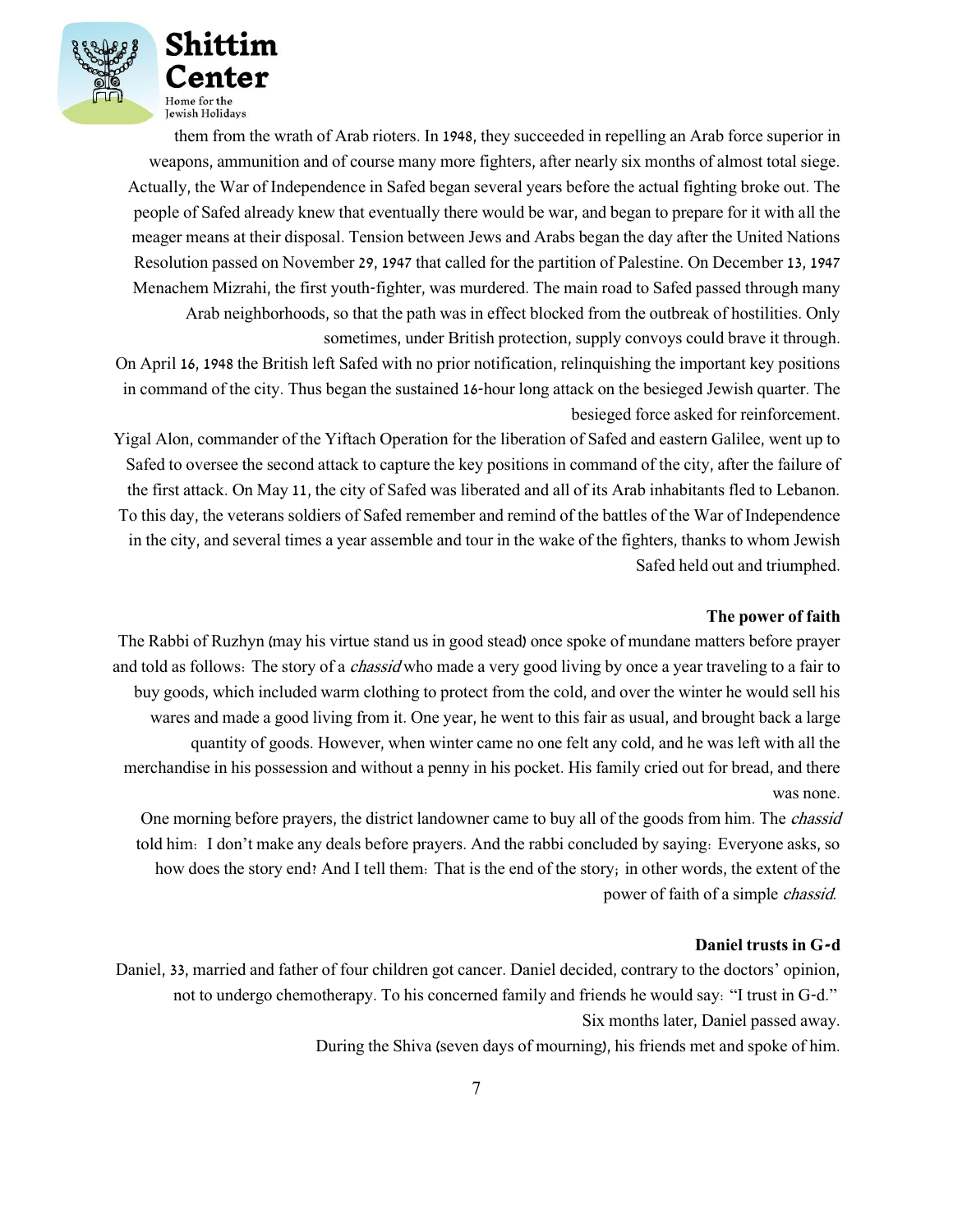

**Moshe:** How could it be? Daniel has such firm faith in G-d! It's like a slap in the face to me. All of Daniel's confidence turned out to be unfounded!

**Noga:** We have no way of knowing what is good and what is bad. Look, you think that Daniel's faith was betrayed because he died; but perhaps, according to divine accounts, this is actually good? Don't forget, there are considerations of the hereafter and reincarnation. In short, Daniel's faith was not in vain. **Avishag:** Forgive me, this discussion is totally irrelevant! The shocking fact in this story is that the whole time Daniel was expecting a miracle, but made no effort to help himself. He refused to undergo treatment! **Yitzhak:** True, and how could he not think of his wife and children. It is clear to me that in this case he did not have license to "trust" in G-d and behave so irresponsibly!

**Eli:** He believed in his own way. Until the last minute, he hoped that something would happen. Why are you judging him in the first place? As if there were guarantees for survival for people who go to the doctors and undergo chemotherapy...

#### **Babylonian Talmud Kiddushin 39 b**

R. Eleazar: Those who are engage in a precept (*mitzvah*) are never harmed; there, when they are going to fulfill the precept, it is different. But R. Eleazar said: Those who are engage in a precept are never harmed, either when going or returning? It was a rickety ladder, so that injury was likely,

And where injury is likely **one must not rely on a miracle**, for it is written, And Samuel said: how can I go? If Saul hears it, he will kill me. (1 Samuel XVI, 2).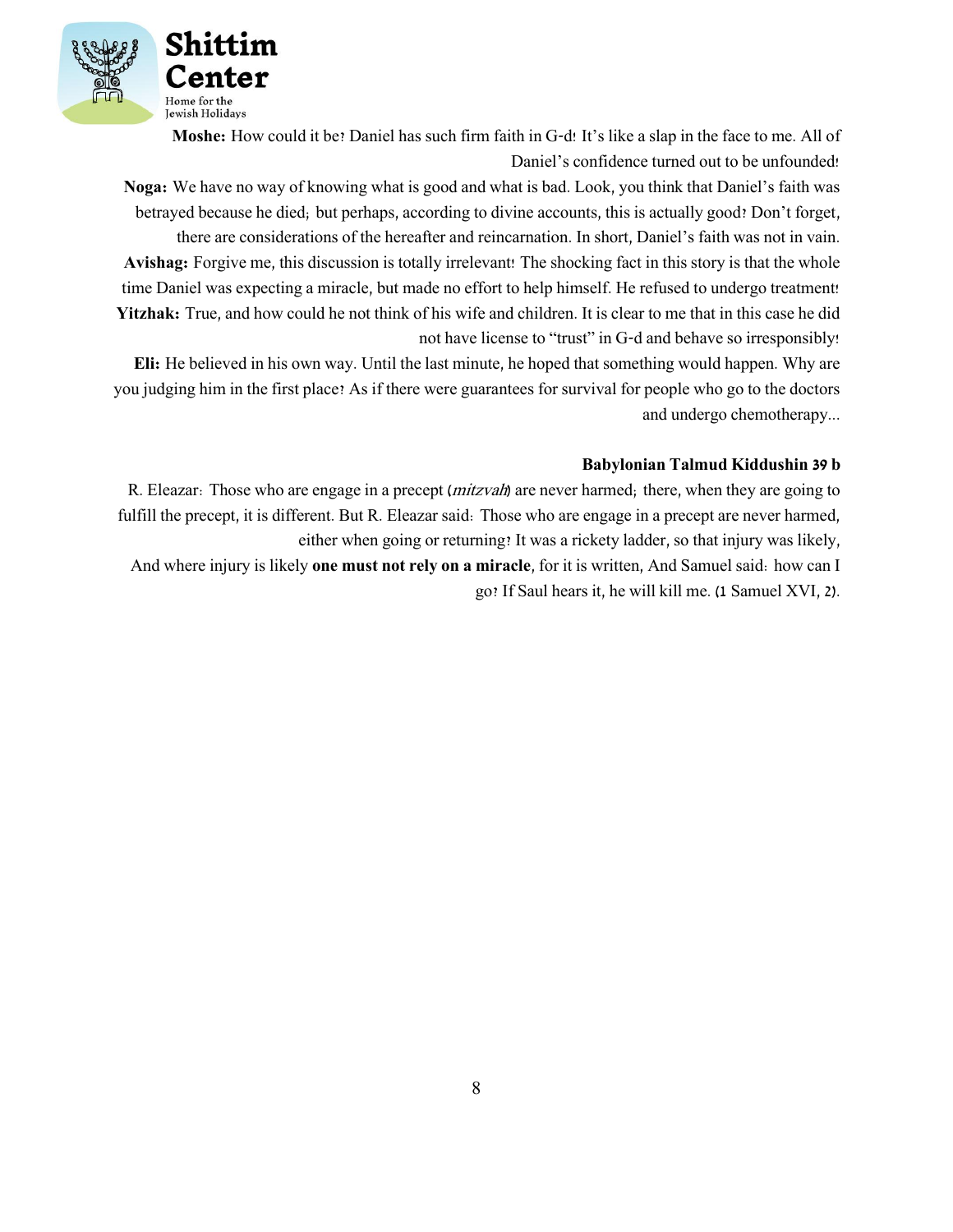

# **For the Miracles and No Miracle Happened to Us**

- 1. Read the poem The Miracle of the Brave Heart (may either recite or sing the composed part: We Carry Torches).
	- Who is the main character in the poem? Who is being spoken of?
	- What is the miracle in this poem?
	- Which meaning of miracle we learned in our previous activities is more compatible with the poem?
- 2. Compare the miracle of the brave heart to the For the Miracles prayer:
	- Mark similar words or expressions in the prayer and poem.
	- What words and expressions of contradiction or change are ther in the poem as opposed to the prayer?
	- What change did Aharon Zeev make in the prayer?
	- Why in your opinion does Zeev use words from the prayer rather than write new words not connected with it?
	- What is the theme of the poem?
- 3. What do you think of the difference between the prayer and the poem? Which of them do you identify with?
- 4. Why is it important to learn and preserve the miracle stories, even when in disagreement with their themes?
- 5. Which meaning of the 'miracle' concept should we adopt in our lives?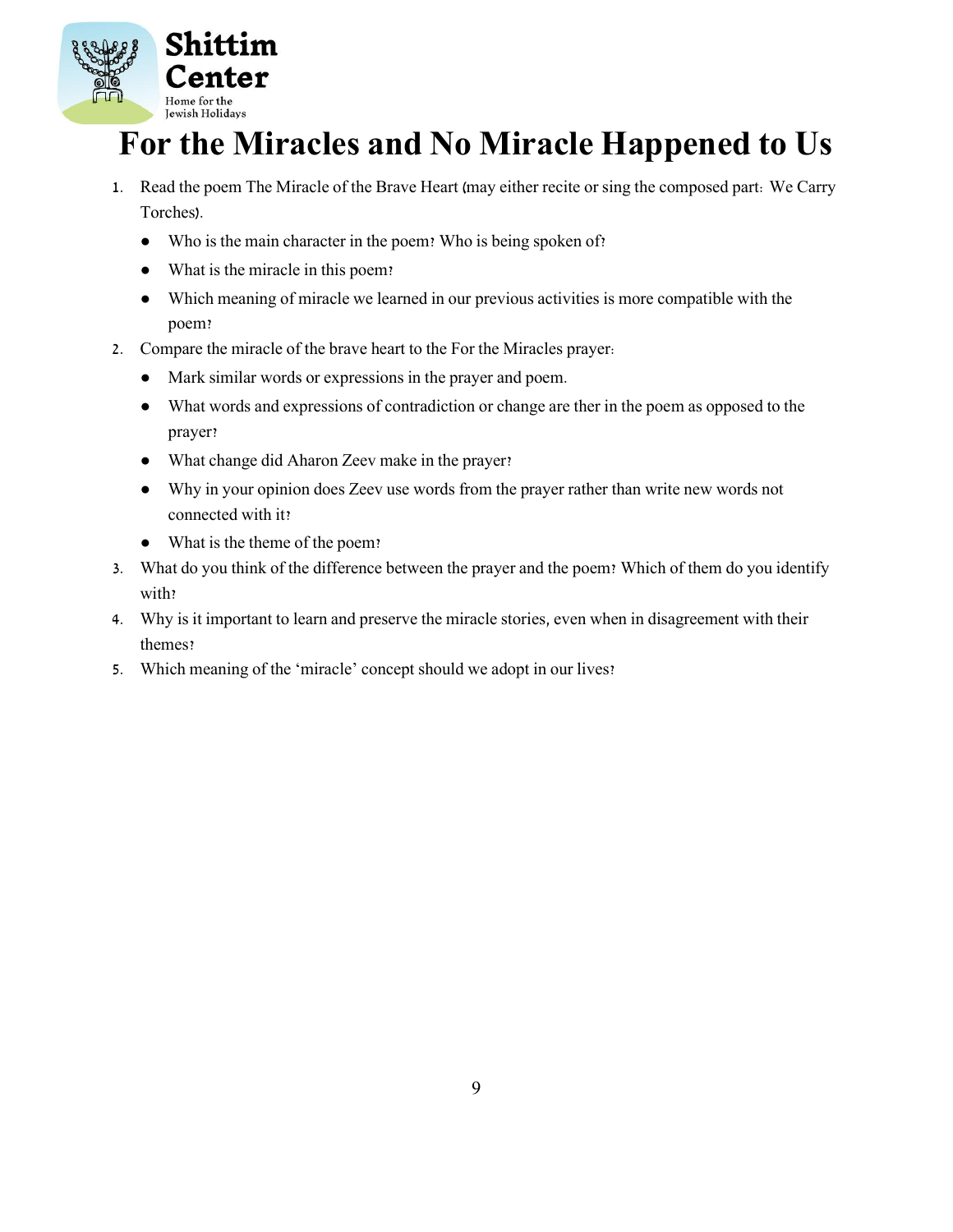

### **The Miracle of the Brave Heart**

Lyrics: Aharon Zeev Music: Mordechai Zeira

These candles that we light... In honor of the miracles, the wonders In ancient days and in our times. Miracles and wonders Performed by human hands –

The miracle of the brave heart The wonder of the human spirit That which triumphed over the armies of great empires Exalted the poor, and strengthened the few And shall give them victory

We carry our torches, in darkest depths of night... The paths under our feet glow And whoever has a heart thirsty for light - Shall raise his eyes and join us in the light And come !

No miracle has happened to us, no cruse of oil have we found To the valley we went, the mountain we climbed We discovered the springs of the hidden light No miracle has happened to us, no cruse of oil have we found We excavated in the rocks until we bled and there be light.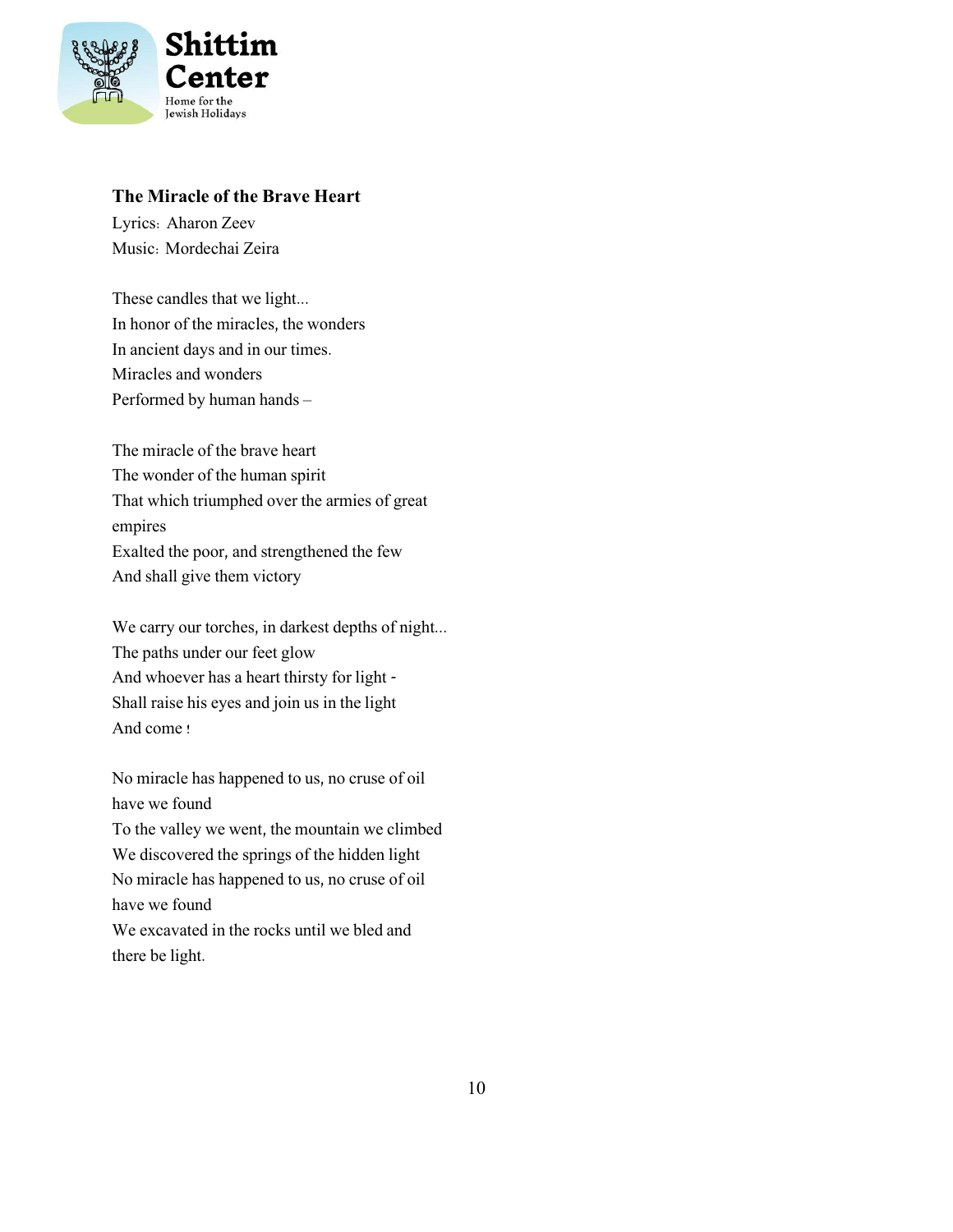

### Aharon Zeev (Wikipedia)

Born as **Aharon Zeev Weintraub** in east Poland, Zeev graduated the Hebrew high school in Sokolow, and completed his studies at the [Seminary](https://he.wikipedia.org/w/index.php?title=בית_מדרש_למורים&action=edit&redlink=1) [for](https://he.wikipedia.org/w/index.php?title=בית_מדרש_למורים&action=edit&redlink=1) [Hebrew](https://he.wikipedia.org/w/index.php?title=בית_מדרש_למורים&action=edit&redlink=1) teachers. In1920, during [the](https://he.wikipedia.org/wiki/המלחמה_הפולנית-סובייטית) [Polish-Russian](https://he.wikipedia.org/wiki/המלחמה_הפולנית-סובייטית) war, after the Revolution, Zeev was accused of opening fire on conquerin[gRed](https://he.wikipedia.org/wiki/הצבא_האדום) [Army](https://he.wikipedia.org/wiki/הצבא_האדום) soldiers; he was [sentenced](https://he.wikipedia.org/wiki/גזר_דין_מוות) [to death,](https://he.wikipedia.org/wiki/גזר_דין_מוות) but was saved at the last minute with the help of Jewish friends.

He fled to the center of [Poland,](https://he.wikipedia.org/wiki/הרפובליקה_הפולנית_השנייה) changed his identity and certificates, taught in the Hebrew Herzliya school in the city of [Kobel,](https://he.wikipedia.org/wiki/קובל) returned to [Wolin](https://he.wikipedia.org/wiki/ווהלין) and [then emigrated](https://he.wikipedia.org/wiki/העלייה_הרביעית) [to the](https://he.wikipedia.org/wiki/העלייה_הרביעית) [Land of Israel](https://he.wikipedia.org/wiki/העלייה_הרביעית) in 1925 under the name Aharon Chernitzky. From the year until his death, he devoted his life to [education,](https://he.wikipedia.org/wiki/חינוך) first at elementary and high schools, and later on in th[e Haganah](https://he.wikipedia.org/wiki/ההגנה) and IDF.

Zeev's first work in Israel was on Kibbutz Degania A. He eventually moved to [Tel](https://he.wikipedia.org/wiki/תל_אביב) [Aviva](https://he.wikipedia.org/wiki/תל_אביב)nd settled in that city. There he taught at th[eBorochov](https://he.wikipedia.org/wiki/שכונת_בורוכוב) [neighborhood](https://he.wikipedia.org/wiki/שכונת_בורוכוב) and was one of the founders of [the](https://he.wikipedia.org/wiki/בית_החינוך_ע%22ש_א%22ד_גורדון) [school for](https://he.wikipedia.org/wiki/בית_החינוך_ע%22ש_א%22ד_גורדון) [laborers'](https://he.wikipedia.org/wiki/בית_החינוך_ע%22ש_א%22ד_גורדון) [children.](https://he.wikipedia.org/wiki/בית_החינוך_ע%22ש_א%22ד_גורדון) He began writing poems and stories especially for his students, who were lacking contemporary, modern Hebrew [children's](https://he.wikipedia.org/wiki/ספרות_ילדים)[literature.](https://he.wikipedia.org/wiki/ספרות_ילדים) It may be for this reason that his writing for children has a definite storytelling tone, and the dialog between storyteller and listener stands out in it.

In [the](https://he.wikipedia.org/wiki/שנות_ה-30_של_המאה_ה-20) [1930s,](https://he.wikipedia.org/wiki/שנות_ה-30_של_המאה_ה-20) Zeev wrote the song We Carry Torches. The song was written in the school of the laborers movement, where Zeev taught. The song was written for the [Chanukah](https://he.wikipedia.org/wiki/חנוכה) march; some say it was written in advance to compete in the [Maccabee](https://he.wikipedia.org/wiki/מכבי_(ספורט)) parade always held on this holiday. The song takes the opposite approach of the traditional Chanukah holiday. It is no[t miracles](https://he.wikipedia.org/wiki/נס) that make things happen, rather the pioneers' actions: "No miracle has happened to us, no cruse of oil have we found"; in other words: We ourselves have built the country, and rebuilt [the ancient](https://he.wikipedia.org/wiki/בית_המקדש) [temple.](https://he.wikipedia.org/wiki/בית_המקדש) He concludes with the dramatic statement: "We excavated in the rocks until we bled and there be light", which sounds like an affront to the [divine](https://he.wikipedia.org/wiki/בריאת_העולם_(יהדות)) [act of](https://he.wikipedia.org/wiki/בריאת_העולם_(יהדות)) [creation.](https://he.wikipedia.org/wiki/בריאת_העולם_(יהדות))

In the beginning [of](https://he.wikipedia.org/wiki/שנות_ה-40_של_המאה_ה-20) [the1940s](https://he.wikipedia.org/wiki/שנות_ה-40_של_המאה_ה-20) Zeev is sent to th[e United](https://he.wikipedia.org/wiki/ארצות_הברית) [States](https://he.wikipedia.org/wiki/ארצות_הברית) as an emissary on behalf of the pioneering movement. He traveled America and lecutured from coast to coast, meeting with many Jewish communities. Upon the outbreak of war, after only two years, he returned to the Land of Israel on an adventure-filled trip on a freighter sailing through th[e Indian](https://he.wikipedia.org/wiki/האוקיינוס_ההודי) [Ocean.](https://he.wikipedia.org/wiki/האוקיינוס_ההודי)

I[n1947](https://he.wikipedia.org/wiki/1947) Zeev was sent by the Haganah [to](https://he.wikipedia.org/wiki/מחנות_המעצר_בקפריסין) [the detention camps in](https://he.wikipedia.org/wiki/מחנות_המעצר_בקפריסין) [Cyprus,](https://he.wikipedia.org/wiki/מחנות_המעצר_בקפריסין) to coordinate educational activity in them. Zeev lived among the *[Ma'apilim](https://he.wikipedia.org/wiki/מעפילים)* (immigrants), sharing everything with them, and for this he gained their recognition and love, and was even named "the uncrowned king" of the Cyprus detainees. Upon returning to Israel in 1948 he began working as editor in the [Davar](https://he.wikipedia.org/wiki/דבר_לילדים) [for children](https://he.wikipedia.org/wiki/דבר_לילדים) weekly magazine.

Towards the end of the [War of](https://he.wikipedia.org/wiki/מלחמת_העצמאות) [Independence](https://he.wikipedia.org/wiki/מלחמת_העצמאות) Aharon Zeev was appointed head of the cultural department of the fledgling army. He was among the founders of the [Education](https://he.wikipedia.org/wiki/חיל_החינוך) [Corps](https://he.wikipedia.org/wiki/חיל_החינוך) and among those who formed its character and created its work procedures. His dream was to turn military service into a complementary school for conscripts who had not previously received an education. Zeev served for 15 years as the Israeli army's chief education officer and was discharged at the rank of Colonel. Upon retiring from the IDF, he continued his public service, serving as Chairman of the [Association](https://he.wikipedia.org/wiki/האגודה_למען_החייל) [for the Wellbeing of Israeli Soldiers](https://he.wikipedia.org/wiki/האגודה_למען_החייל) until the day he died.

From the introduction on the history of the Israeli Army radio station *[Galei](https://he.wikipedia.org/wiki/גלי_צה%22ל) [Zahal](https://he.wikipedia.org/wiki/גלי_צה%22ל)* published on the station's website: Lieutenant Col. Aharon Zeev, Head of Instruction and Education in the Manpower Division of the General Staff, saw the station as an excellent tool for assisting the IDF in the educational mission it undertook,





Address Kibbutz Beit Hashita 1080100 |Tel +927-4-6536344 | Fax +927-4-6532683 | Email machon@chagim.org.il | NGO 58-0459212 | Facebook | מבון שיטים

Jewish Holidays site

www.buja.org.il